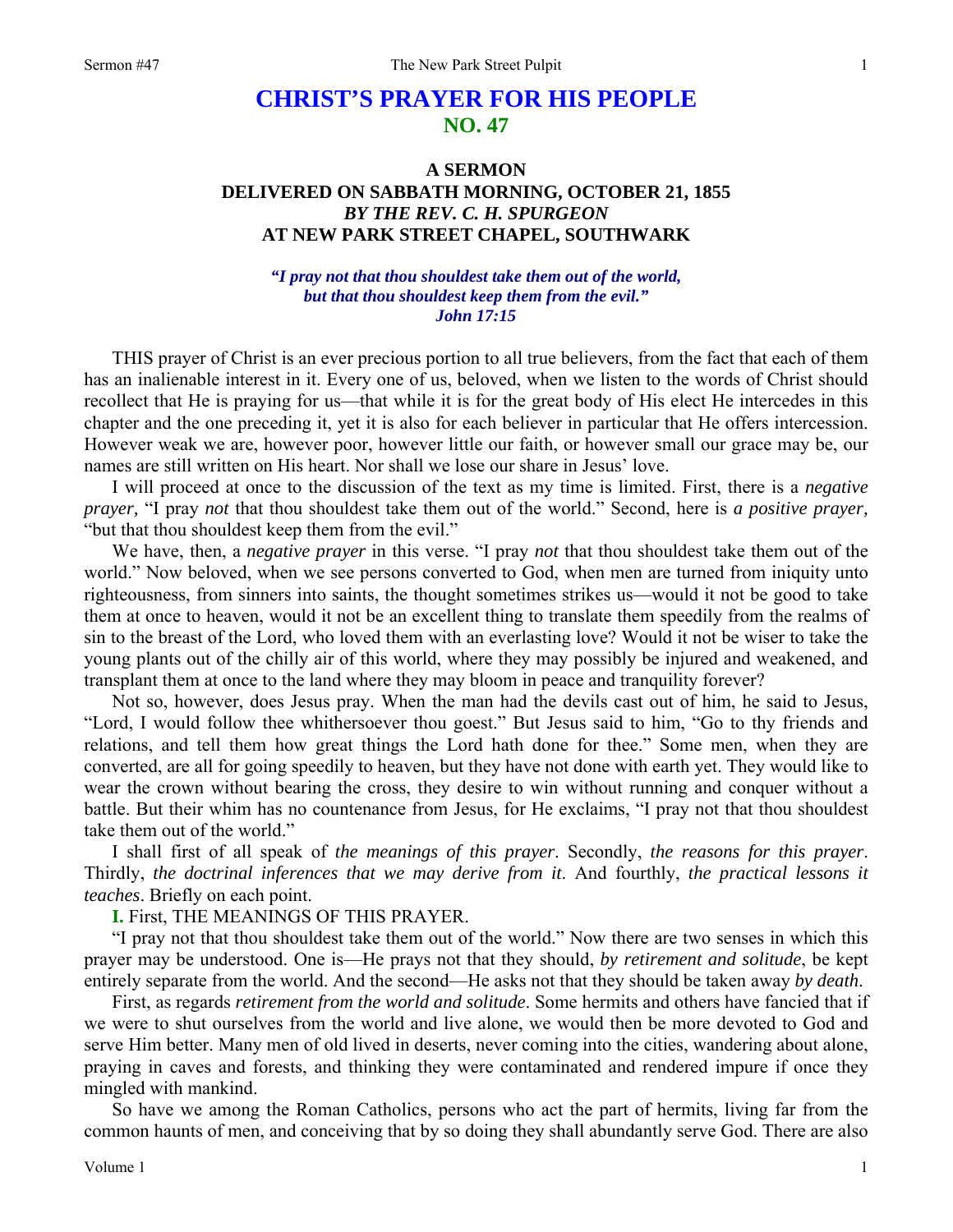certain orders of monks and nuns who live almost alone, seeing only their fellows, and fancying that by seclusion they are putting honor upon God and winning salvation for themselves.

Now it is too late in the day for any of us to speak against monasticism. It has demonstrated its own fallacy. It was found that some of those men who had separated from society were guilty of more vile and vicious practices, and sinned more grossly than men who were in the world. There are not many who can depart from the customs of social life, and in solitude maintain their spirit pure and unsullied.

Why, brethren, common sense tells us at once that living alone is not the way to serve God. It may be the way to serve self and wrap ourselves in a garment of self-satisfaction, but it cannot be the way to worship God truly. If it be possible, by this means, to fulfill one part of the great law of God, we cannot possibly carry out the other portion—to love our neighbor as ourselves, for we thus become unable to bind up the broken-hearted, to bring the wanderer back, or to win souls from death and sin.

Out of the heart proceeds all evil and if we were in retirement, we should sin, because we should carry our hearts with us into whatever solitude we entered. If we could but once get rid of our hearts, if there were some means of rendering our natures perfect, then we might be able to live alone. But as we now are, that door must be well-enforced that would keep out the devil. That cell must be much secluded so that sin cannot enter.

I have heard of a man who thought he could live without sin if he were to dwell alone. So he took a pitcher of water and a store of bread, and provided some wood, and shut himself up in a solitary cell, saying, "Now I shall live in peace." But in a moment or two he chanced to kick the pitcher over and he thereupon used an angry expression. Then he said, "I see it is possible to lose one's temper even when alone," and he at once returned to live among men.

But it may be understood in a second sense. "I pray not that thou shouldest take them out of this world"—*by death*. That is a sweet and blessed mode of taking us out of the world, which will happen to us all by and by. In a few more years, the chariot of fire and the horses of fire will take away the Lord's soldiers.

But Jesus does not pray that one of His chosen people should be too soon removed. He does not desire to see His newly-begotten souls plume their wings and fly aloft to heaven until their time shall come. How frequently does the wearied pilgrim put up the prayer, "O that I had wings like a dove, for then would I fly away and be at rest."

But Christ does not pray like that. He leaves it to His Father, until, like shocks of corn fully ripe, we shall each of us be gathered into our Master's garner. Jesus does not plead for our immediate removal by death. He asks that we may do well in the world, but He never asks for us to be gathered in before we are ripe. Thus I have explained the two meanings of the words, "I pray not that thou shouldest take them out of the world"—either by living retired from men or being taken away by death.

**II.** Now the second point was THE REASONS FOR THIS PETITION.

These reasons are threefold, Christ does not pray that we should be taken out of the world, because our abode here is for our own good, for the world's benefit, and for His glory.

**1.** First, *it would not be for our own good to be taken out of this world*. I leave out the first idea of the text and only speak of it concerning death. We conceive that the greatest blessing we shall ever receive of God is to die. But doubtless it would not be for our good to withdraw from this world as soon as we had escaped from sin. It is better for us to tarry a little while—far better.

And the reasons for this are first, because *a little stay on earth will make heaven all the sweeter*. Nothing makes rest so sweet as toil. Nothing can render security so pleasant as a long exposure to alarms, and fears, and battles. No heaven will be so sweet as a heaven which has been preceded by torments and pains.

I think the deeper draughts of woe we drink here below, the sweeter will be those draughts of eternal glory which we shall receive from the golden bowls of bliss. The more we are battered and scarred on earth, the more glorious will be our victory above, when the shouts of a thousand times ten thousand angels welcome us to our Father's palace.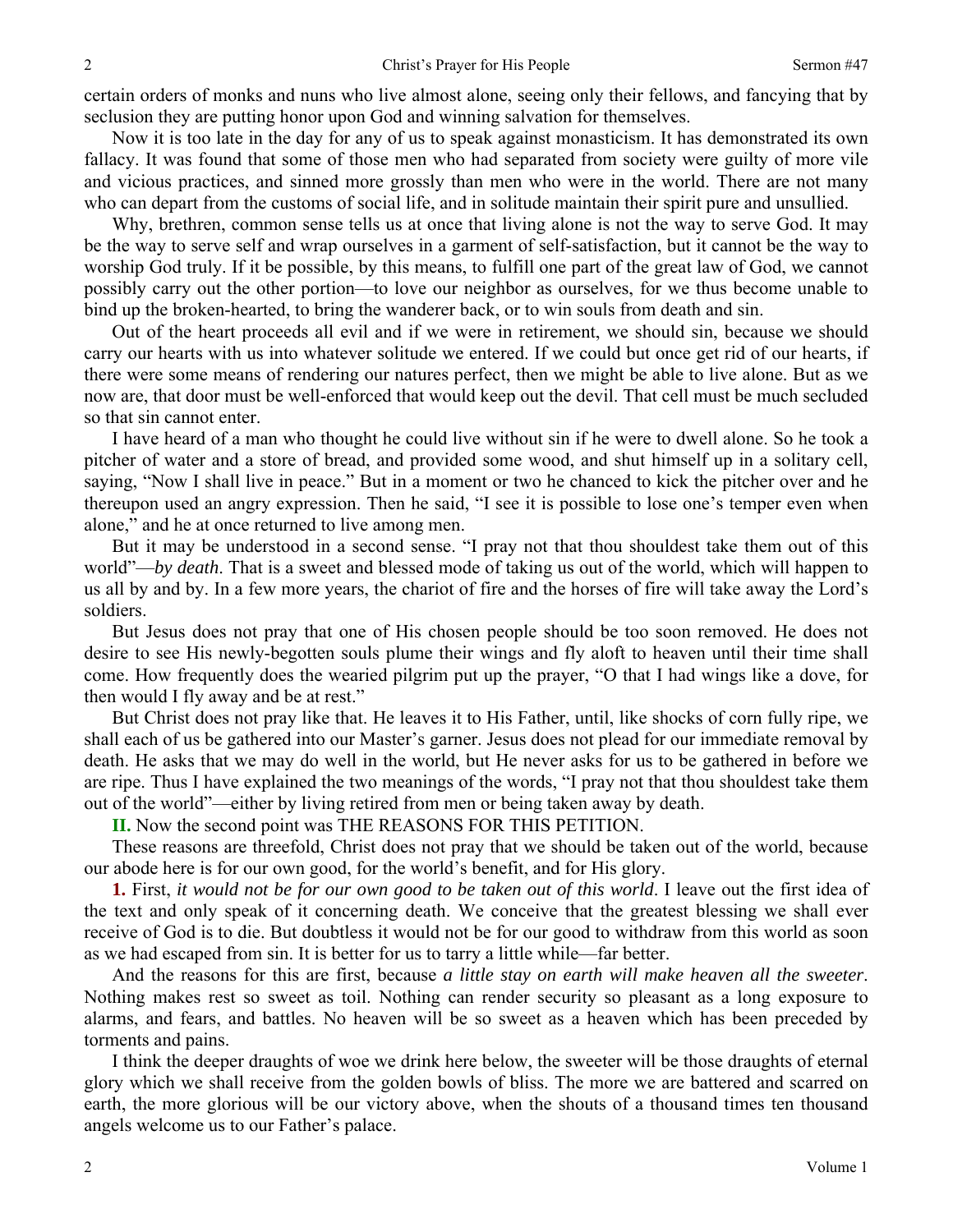The more trials the more bliss, the more sufferings the more ecstasies, the more depression the higher the exaltation. Thus we shall gain more of heaven by the sufferings we shall pass through here below. Let us not, then, my brethren, fear to advance through our trials—they are for our good. To stop here awhile is for our benefit.

Why! We should not know how to converse in heaven if we had not a few trials and hardships to tell of, and some tales of delivering grace to repeat with joy. An old sailor likes to have passed through a few shipwrecks and storms, however hazardous they may have been, for if he anchors in Greenwich Hospital, he will there tell, with great pleasure, to his companions, of his hair-breadth escapes. There will be some old soldiers in heaven, too, who will recount their fights, how their Master delivered them, and how He won the victory and kept off all their foes.

Again, *we should not have fellowship with Christ if we did not stop here*. Fellowship with Christ is so honorable a thing that it is worthwhile to suffer, that we may thereby enjoy it. You have sometimes heard me express a desire that I might be in the number of those who shall be alive and remain, and so shall escape death. But a dear friend of mine says he had rather die, in order that he might thus have fellowship with Christ in His sufferings and methinks the thought finds an echo in my own breast.

To die with Jesus makes death a perfect treasure, to be a follower in the grave with Him makes death a pleasure. Moreover, you and I might be taken for cowards, although we may have fellowship with Him in His glory, if we had no scars to prove the sufferings we had passed through, and the wounds we had received for His name. Thus again you see it is for our good to be here—we should not have known fellowship with the Savior, if we had not tarried here a little while.

I would never have known the Savior's love half so much if I had not been in the storms of affliction. How sweet it is to learn the Savior's love when nobody else loves us! When friends flee away, what a blessed thing it is to see that the Savior does not forsake us, but still keeps us, and holds fast by us, and clings to us, and will not let us go! O beloved brother and sister, believe that your remaining here on earth is for your eternal benefit, and therefore Jesus said, "I pray not that thou shouldest take them out of the world."

**2.** And again, *it is for the good of other people*. I think we should all be willing to remain on earth for the good of others. Why may not saints die as soon as they are converted? For this reason, because God meant that they should be the means of the salvation of their brethren. You would not, surely, wish to go out of the world if there were a soul to be saved by you.

Methinks if I could go to glory before I had converted all the souls allotted to me, I should not be happy, but that would be impossible, for God will not shut His saints in till they have been spiritual fathers to those appointed. We do not wish to enter heaven till our work is done, for it would make us uneasy on our beds if there were one single soul left to be saved by our means.

Tarry, then, Christian. There is a brand to be plucked out of the fire, a sinner to be saved from his sins, a rebel to be turned from the error of his ways, and mayhap that sinner is one of your relatives! Mayhap, poor widow, you are spared in this world, because there is a wayward son of yours not yet saved, and God has designed to make you the favored instrument of bringing him to glory.

And you hoary-headed Christian, it may be that though "the grasshopper is a burden to you" and you long to go, you are kept here because one of your offspring, by your instrumentality, is yet to be saved. Tarry, then, for your son's sake, who came from your loins. I know how deeply you love him and for his sake surely you are content to be left here a little, counting it for the best that you may bring in your son to glory with you.

**3.** But the third reason is because *it is for God's glory*. A tried saint brings more glory to God than an untried one. I do verily think in my own soul that a believer in a dungeon reflects more glory on his Master than a believer in paradise. I believe that a child of God in the burning fiery furnace, whose hair is yet unscorched, and upon whom the smell of the fire has not passed, displays more of the glory of Godhead than even he who stands with a crown upon his head, perpetually singing praises before the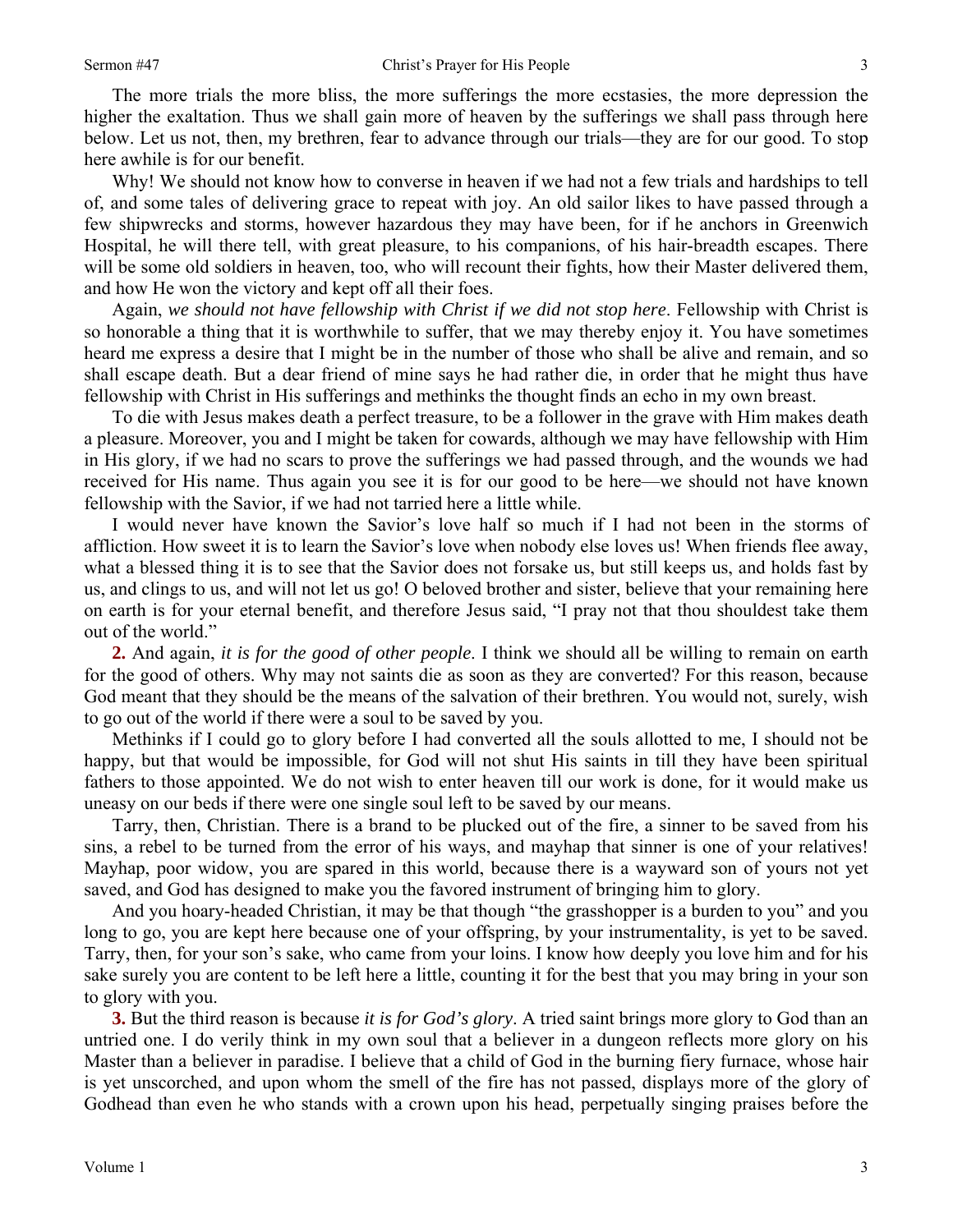eternal throne. Nothing reflects so much honor on a workman as a trial of his work and its endurance of it.

So with God. It honors Him when His saints preserve their integrity. Peter honored Christ more when he walked upon the water than when he stood upon the land. There was no glory given to God by his walking on the solid shore, but there was glory reflected when he trod upon the water. Peter saw the Lord coming on the water and he said to Him, "Lord, if it be thou, bid me come unto thee on the water. And He said, come. And when Peter was come down out of the ship, he walked on the water to go to Jesus."

What may we not go through, Christians, at His command? O methinks we could rise and cut Agag to pieces, and hew the devil himself, and break his head through the power of Jesus. It is then for the glory of Jesus that we yet tarry.

If my lying in the dust would elevate Christ one inch higher, I would say, "O let me remain, for it is sweet! to be here for the Lord." And if to live here forever would make Christ more glorious, I would prefer to live here eternally. If we could but add more jewels to the crown of Christ by remaining here, why should we wish to be taken out of the world? We should say, "It is blessed to be anywhere, where we can glorify Him."

**III.** The third point is THE DOCTRINAL INFERENCE WE MAY DERIVE FROM THIS PRAYER.

The first inference—*Death is God taking the people out of the world and when we die we are removed by God*. Death is not an independent being who comes at his own will to carry us away when he pleases. In fact, it is not true that death takes away the Christian at all. God alone can remove His children from this world. Whether the humble peasant or the reigning monarch, one hand lifts them to the sky.

You will see this by referring to the Revelation where the vintage of the wicked is gathered by an angel, but the harvest of the righteous is reaped by Christ Himself. "And another angel came out of the temple which is in heaven, he also having a sharp sickle. And another angel came out from the altar, which had power over the fire; and cried with a loud cry to him who had the sharp sickle, saying, Thrust in thy sharp sickle, and gather the clusters of the vine of the earth; for her grapes are fully ripe. And the angel thrust in his sickle into the earth, and gathered the vine of the earth, and cast it into the great winepress of the wrath of God." These were the wicked.

But if you go to the preceding passage, it says, "And I looked, and behold a white cloud, and upon the cloud one sat like unto the Son of man, having on his head a golden crown, and in his hand a sharp sickle. And another angel came out of the temple, crying with a loud voice to him that sat on the cloud, Thrust in thy sickle and reap: for the time is come for thee to reap, for the harvest of the earth is ripe. And *he that sat on the cloud thrust in his sickle* on the earth; and the earth was reaped." Christ is the reaper who cuts His own corn. He will not trust an angel to do it. God alone has the issues of life in His hand.

The next thing is that *dying is not of one-half so much importance as living to Christ*. "I pray not that thou shouldest take them out of the world." He does not make their dying an object of prayer, "but that thou shouldest keep them from the evil." He prays that they should be preserved in life, knowing that their death would assuredly follow rightly, as a matter of course.

Many say one to the other, "Have you heard that so-and-so is dead?" "How did he die?" They should rather say, "How did he live?" It may be an important question—how does a man die, but the most important one is, how does a man live?

What curious notions people get about death! The question they ask is not whether a man dies in the Lord Jesus, but, "Has he had a very easy death? Did he die gently?" If so, they conclude that all is well. If I ask, "Had he any affection to trust in Christ?" the reply probably will be, "Well, at all events, I thought he had. He had a very easy death."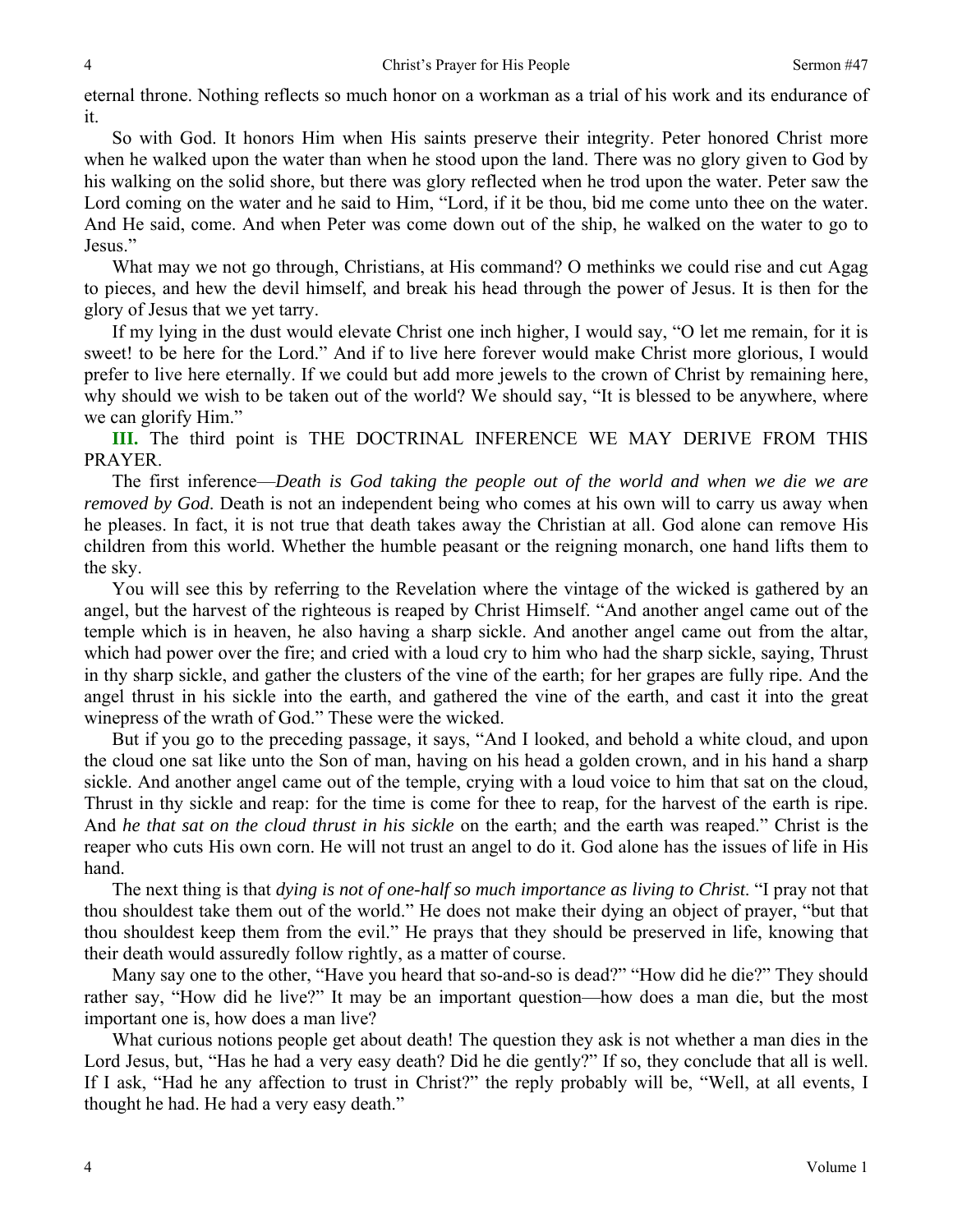People think so much of an easy death. If there are no pains in death, if they are not in trouble, and not plagued like others, they falsely conclude all to be well. But though like sheep they are laid in the grave, they may awaken to destruction in the morning. It is not a sign of grace that our dying is easy. It is natural for persons in the decay of strength to die easily. Many of the most vicious men who have destroyed the power of their bodies, have an easy, painless death, from the fact that there is nothing to struggle against death. But then, though they die like lambs, they wake up in sorrow.

Do not put any confidence in deathbeds, my dear friends. Do not look on them as evidences of Christianity. The great evidence is not how a man dies, but how he lives.

**IV.** The practical lesson we learn from this part of the text "I pray not that thou shouldest take them out of the world," is this THAT WE NEVER HAVE ANY ENCOURAGEMENT PEEVISHLY TO ASK GOD TO LET US DIE.

Christians are always wanting to die when they have any trouble or trial. You ask them why? "Because we would be with the Lord." O yes, they want to be with the Lord when troubles and temptations come upon them. But it is not because they are "panting to be with the Lord," it is because they desire to get rid of their troubles—else they would not want to die at all times when a little vexation is upon them. They want to get home, not so much for the Savior's company, as to get out of the little hard work.

They did not wish to go away when they were in quiet and prosperity. Like lazy fellows, as most of us are, when we get into a little labor we beg to go home. It is quite right sometimes that you should desire to depart, because you would not prove yourself to be a true Israelite if you did not want to go to Jerusalem.

You may pray to be taken home out of the world, but Christ will not take up the petition. When your prayers come to the Lord, this little one may try to get amongst them, but Christ will say, "I do not know anything about you, 'I pray not that thou shouldest take them out of the world.'" You may wish it sincerely and really desire it, but you will not at present get your Master to pray with you.

Instead, then, of crying, or wishing to be away from the battle, brace yourself up in the name of the Lord. Think every wish to escape the fight is but a desertion of your Master. Do not so much as think of rest, but remember, that though you may cry, "Let me retire into the tent," you will not be admitted until you return a victor. Therefore, stop here, and work and labor.

My dear friends, I had intended to preach from the other half of the verse, but that is quite impossible. The time is so far gone and I can only manage the first part thereof. So I must depart from my original intention and I will restrict myself to some thoughts which occur to me upon the first portion of our text.

"I pray not that thou shouldest take them out of the world." Perhaps tomorrow you will be saying, "I am very sorry Sabbath-day is over. I am obliged to go to business again. I wish it were always Sunday, that I might attend to my preaching, or to the schools, or to the prayer meeting, or to the tractdistributing. No obstructions of the world afflict me there, no vexations of the spirit occur there. I am sick of the world. Oh! if I could never go into it again."

Let me jog your elbow a bit. Does Jesus think so? Hear Him! "I pray not that thou shouldest take them out of the world." There is no remedy for the ill, if it is an ill, therefore endure it with becoming fortitude. Yea, rather seek to improve the opportunity thus afforded you, of conferring a blessing upon your race and of gaining advantages for yourselves.

The pious mind will know how to improve the very sight of sin to its own sanctification. It will learn humility when it remembers that restraining grace alone prevents a similar fault in itself. It will gather subjects for gratitude and admiration from the fact that grace alone has made it to differ. Never shall we value grace so much as when we see the evil from which it delivers us, never shall we more abhor sin than when we discern its visible deformity.

Bad society is, in itself like the poisonous cassava, but if baked in the fire of grace, it may even be rendered useful. True grace casts salt into the poisonous stream, and then when forced to ford it, the filth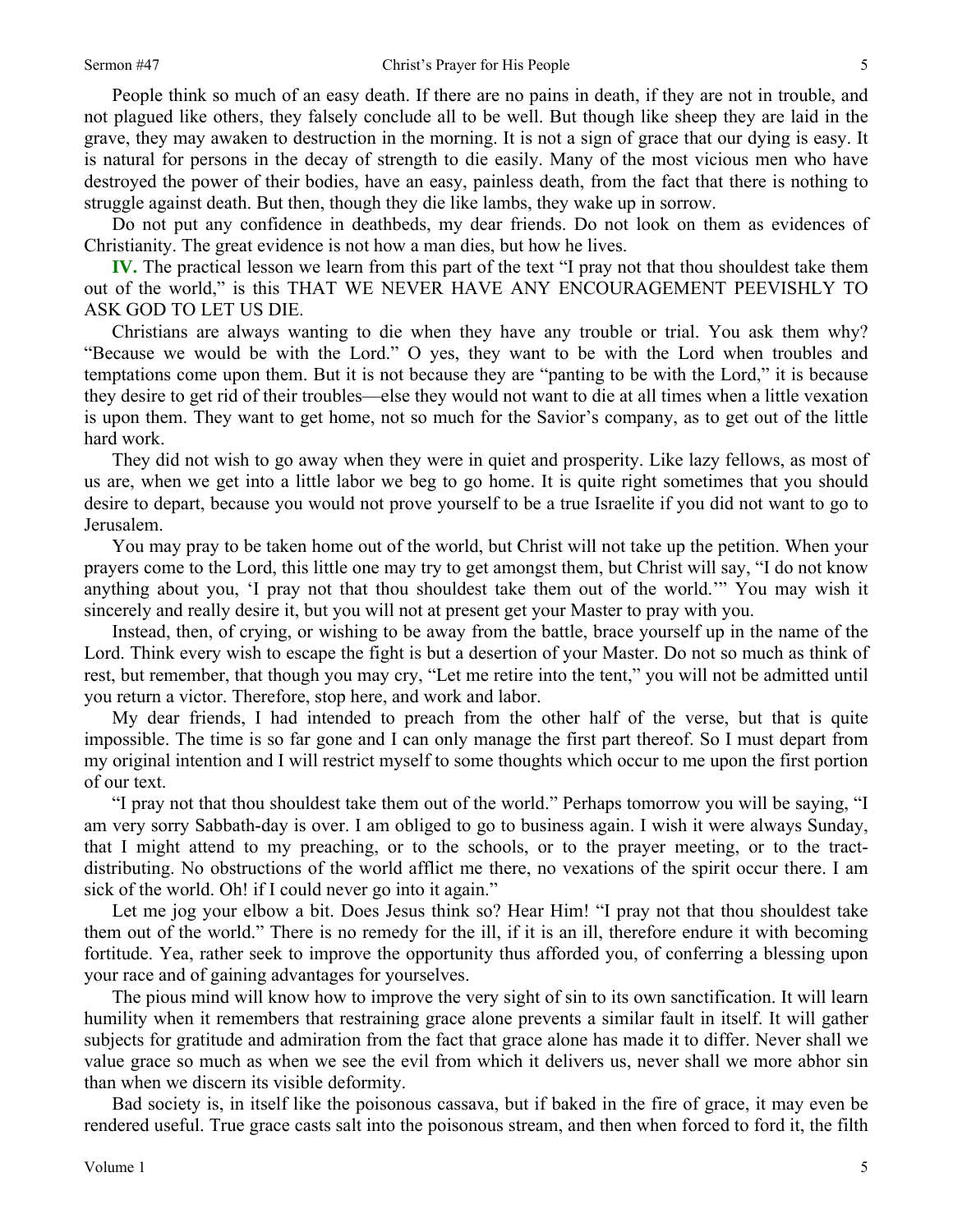thereof is destroyed. Abide, then, O soldier, in the trenches of labor and battle, for the hardness of service is beneficial to you.

But remember while here that you lose no opportunity of attacking the foe. Never miss an opportunity of having a shot at the devil. Be ready on all occasions to do mischief to the enemy. In business, drop a word of savor and unction. In company, turn the conversation heavenward. In private, wrestle at the throne.

I do not advise you to intrude religion at unseasonable hours. I do not conceive it to be your duty, when a customer calls to pay a bill, to ask him into your office and spend half an hour in prayer with him. Nor would I think it necessary to sanctify your ribbons and shawls by exhorting the purchasers across the counter. Some have not been quite innocent of the charge of cant who make as much use of religion to attract customers, as they do of their plate glass window. Do not talk of religion to be heard of men, but when a fair opportunity offers, out with your rifle and take a steady aim.

Cromwell's singular advice to his soldiers was, "Trust in God, my friends, and keep your powder dry." In a better sense this is mine—more than all, keep up a continual fire on the enemy by a holy life. Nothing will more reprove sin than your holiness. If you cannot tell the stick it is crooked, you can prove it to be so by laying a straight one side by side with it. So put your purity before the impure and they will be effectually reproved.

Well then, again, *do not be afraid to go out into the world to do good*. Christ is keeping you in the world for the advantage of your fellow men. I am sometimes wicked enough to think that I would rather go anywhere than stand up again and preach my Master's Gospel. Like Jonah, I have thought I would really pay my fare to be carried away to Tarshish, instead of coming back to Nineveh.

So would some of you who have tried to preach and found you could not succeed as you desired. But do not be down-hearted, my brother. A Christian should never get so. If you have but one listener today, perhaps the next time the number will be doubled, and so on, till they cannot be counted. Never say, "I wish to go out of this world."

Do not murmur, "My life is prolonged beyond my joys." Do what you can. Do not go amongst people with fear. Do not be ashamed to look duty in the face. If you are not successful at first, do not be cowards and run away from your guns. We should do all we can to bring our guns into line with our brothers and take good aim at our foes. Never desert your work, though you come home distressed in spirit, though you see no gleam of success, and nothing is gained. Recollect, you cannot run out of the battle, but you must go on. And you cannot escape the service. On then, and glory shall be yours.

Now, my brethren, what bearing has this text upon the ungodly? There are some here, my dear friends, of whom I have sometimes thought that I could almost pray that God should take them out of the world. I can tell you why—they are so wicked—so dreadfully wicked, such hardened reprobates, with such iron souls, that they seem as if they never would be turned to God, and whose portion it would appear to be damned themselves and to lead others to the same condition.

I know a village where there is a man so vicious, so abandoned, that I could almost pray for him to be removed out of the world. He is so awfully wicked that many of those I thought hopeful Christians have been poisoned by his example. Indeed he seems to be depraving the entire population. He stands like a deadly Upas tree, with outspread branches, over-shadowing the whole place. He is consuming all around him and instead of it being a mercy for him to be here, it would be like a mercy if he were gone.

Are not some of you like that man? Are you not so bad that you are doing all the mischief in the world you can? You never do anything for the cause of Christ. You are always trying to do your utmost against it. You never sow a little blade of God's grass where none grew before. You are of no service and yet you are spared, because Jesus says, "I pray not that thou shouldest take them out of the world."

He prays that you may be in the world a little longer. And what has He preserved you from? First, fever comes and bows you down, but Christ says, "Let him not depart yet. O spare him now." And you are spared. The second time, disease comes near you and great pains bow you down. Again He prays, "Spare him!" And you are yet safe.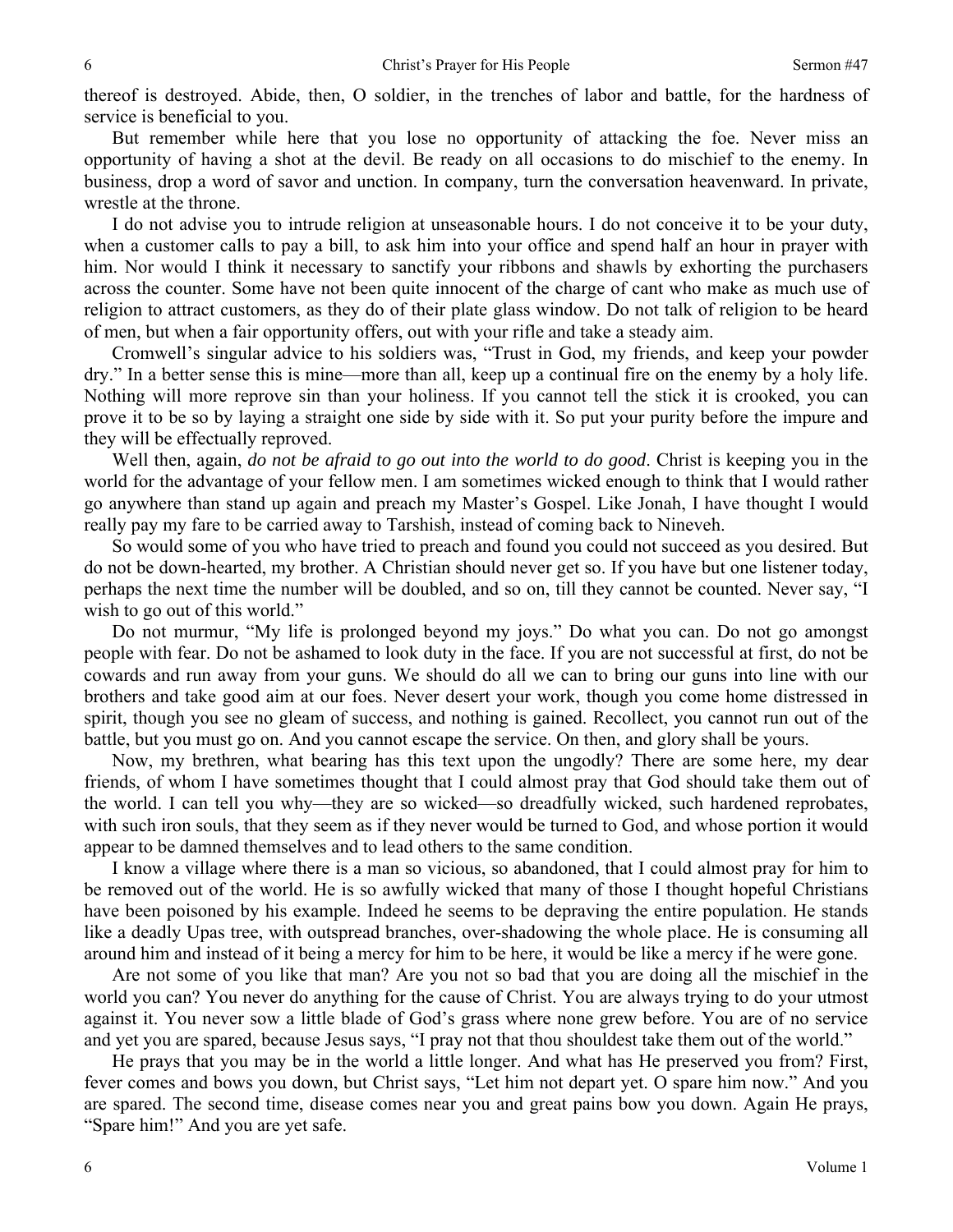The third time, you are fast approaching your end. Now the angel of death is lifting up the glittering steel and his axe is almost fallen on you. Yet Christ says, "Spare him, angel! Spare him—peradventure he may yet turn to Me with full purpose of heart." He whom you hate, loved you so much that He interceded for you, and therefore you were spared till now.

Remember, however, that this reprieve will not continue forever. At last Justice will cry, "Cut him down, he cumbers the ground." Some of you have been cumbering the ground for sixty or seventy years—old sinners of no use in this world. Is it so? There you are! Occupying the ground, keeping other trees from growing, and of no use! Your family is being damned by your example. The whole neighborhood is tainted by you. Do not tell me I should not speak so roughly. I tell you, as long as I have a tongue in my head you shall have no mincemeat from me. If you are lost, it shall not be for want of plain speaking and honest warning.

Oh, you cumber-grounds! How much digging and dunging have you received at the Lord's hand and yet you are fruitless? The axe will soon be at your root and oh, the fire into which you shall be cast! Ungodly man, you are spared until your overflowing cup of sin is dropping like oil upon the flame of vengeance and the increasing fire will presently reach you. The longer the archer draws the bow, the more mighty is the force of the arrow. What though vengeance tarries, it is that its sword may be sharpened and its arm nerved for direr execution. Oh, you grey-heads! A little more delay and the stroke shall fall. Tremble and kiss the Son, lest He be angry, and you perish in the way, when His wrath is kindled but a little.

And yet, methinks some of you who have cumbered the ground do most heartily desire to serve God. Poor sinner! I rejoice that you feel that you have been a cumber-ground. Do you confess that you have been a poor thorn and briar until now? Do you acknowledge that the Lord had been just to you if He had damned you? Then come as you are and cast yourself on Jesus, without works, without merit. Will you ask the Lord to turn you into a good fig tree? If you will, He will do it, for He declares that He hears prayer.

There was once a poor man in a small country town who had not all the sense people usually have. But he had sense enough to be a great drunkard and swearer. As God would have it, he once listened to a poor woman who was singing,

#### *"I'm a poor sinner and nothing at all; But Jesus Christ is my all in all."*

Home he went, repeating these words, he put his trust in a crucified Savior and was really converted. Well, he soon came to church, and although he was a peddler and always traveling about, he said, "I want to join your church." They, remembering his sinful way of life, required some great evidence of a change before they received him, "O!" says he, "I must come in." "But you have been such a great sinner and you are unconverted," added the elders. "Well," said poor Jack, "I don't know if I'm unconverted and I confess I am a *great* sinner, but

> *"I'm a* **poor** *sinner and* **nothing** *at all; But Jesus Christ is my all in all."*

They could not get from him any other testimony save this. He would only say,

*"I'm a poor sinner and nothing at all; But Jesus Christ is my all in all."* 

They could not refuse him and therefore accepted him for fellowship. After this he was always happy. When a Christian said to him, "But you always seem so happy and pleased, Jack. How is it?" "Well" said he, "I ought to be happy, for—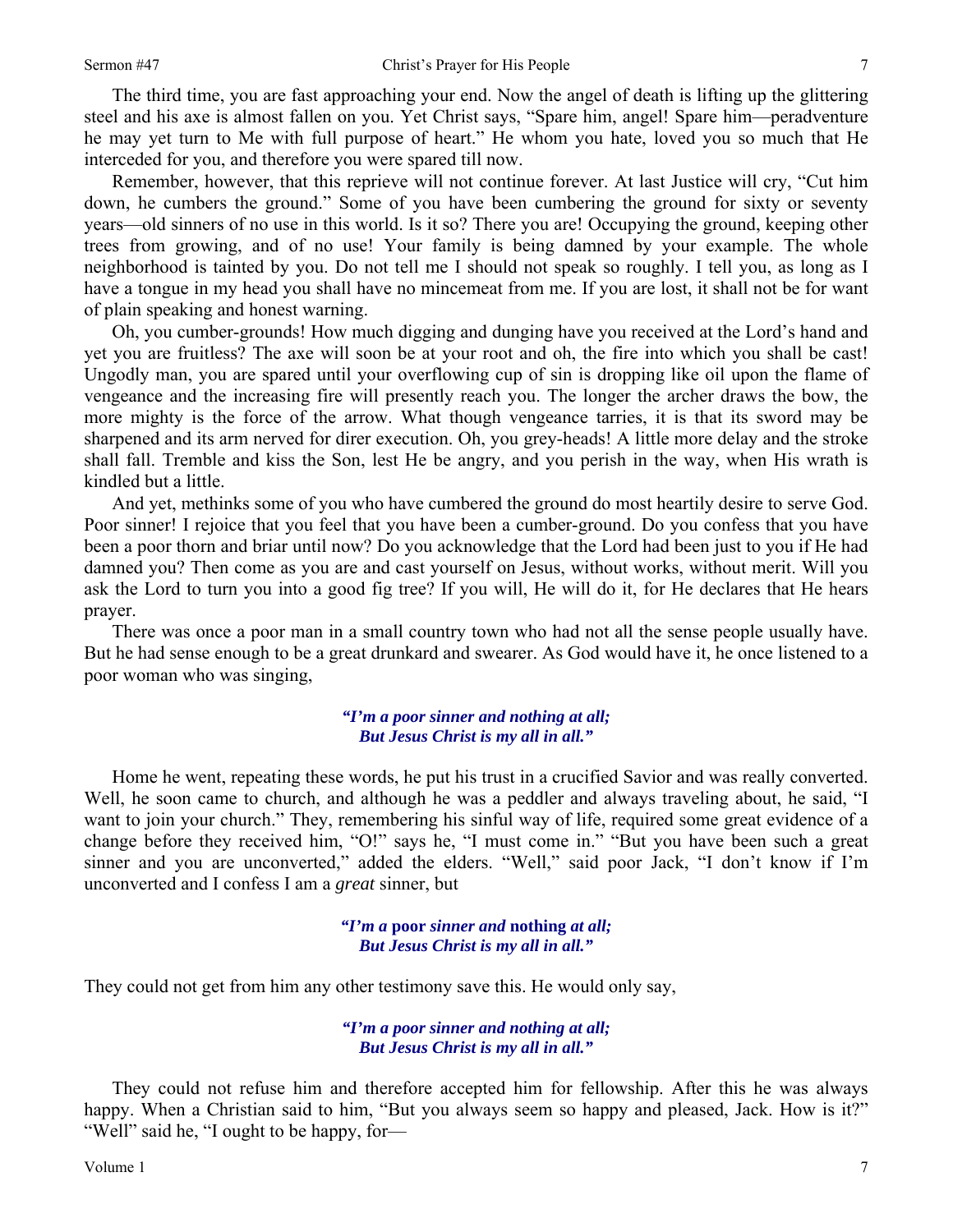#### *'I'm a poor sinner and nothing at all; But Jesus Christ is my all in all.'"*

"Well but," said the gentleman, "I can't see how you can be always so happy and sure. I sometimes lose my evidences." "I don't," said Jack,

### *"I'm a poor sinner and nothing at all; But Jesus Christ is in my all in all."*

"Ah," said a friend, "I am at times miserable, because I remember my sad sinfulness even since conversion." "Ah," said Jack, "You have not begun to sing,

> *'I'm a poor sinner and nothing at all; But Jesus Christ is my all in all.'"*

"Oh!" said the friend, "how do you get rid of your doubts and fears? My faith frequently fails and I miss my sure hope in Christ. My frames are so variable and feelings so contrary, what do you think of that?" "Think?" said poor Jack, "Why master, I have no good things to care about,

## *'I'm a poor sinner and nothing at all; But Jesus Christ is my all in all.'"*

Well, then, if there is anyone here who is "a poor sinner and nothing at all"—where is he? In the gallery or sitting down below? If he cannot say all that poor man said, if he can say the first line, he need not fear to say the second. Never mind if he can't say'

#### *"Jesus Christ is my all in all."*

If he can say,

*"I'm a poor sinner and nothing at all,"* 

he is most assuredly on the right road.

"Oh! but," says one, "I am sinful, vile, worthless." All right! You're "a poor sinner and nothing at all," and Jesus Christ is willing to be your "all in all." "But I have blasphemed God, departed from His ways, and grievously I transgressed." Well, I believe all that and a great deal more, and am very glad to hear it. For thus I see you are

#### *"A poor sinner and* **nothing** *at all."*

I am very glad if you will hold that opinion of yourself. "Ah! but I am afraid I have sinned too much. When I try, I cannot do anything. When I try to mend my ways. When I try to believe in Christ, I cannot." We are glad, very glad of it brother, that you are

#### *"A poor sinner and nothing at all."*

If you had a single particle of goodness. If you had a little bit not big enough to cover the top of your little finger, we should not be glad. But if you are

> *"A poor sinner and* **nothing** *at all; Jesus Christ* **is** *your* **all** *in* **all***."*